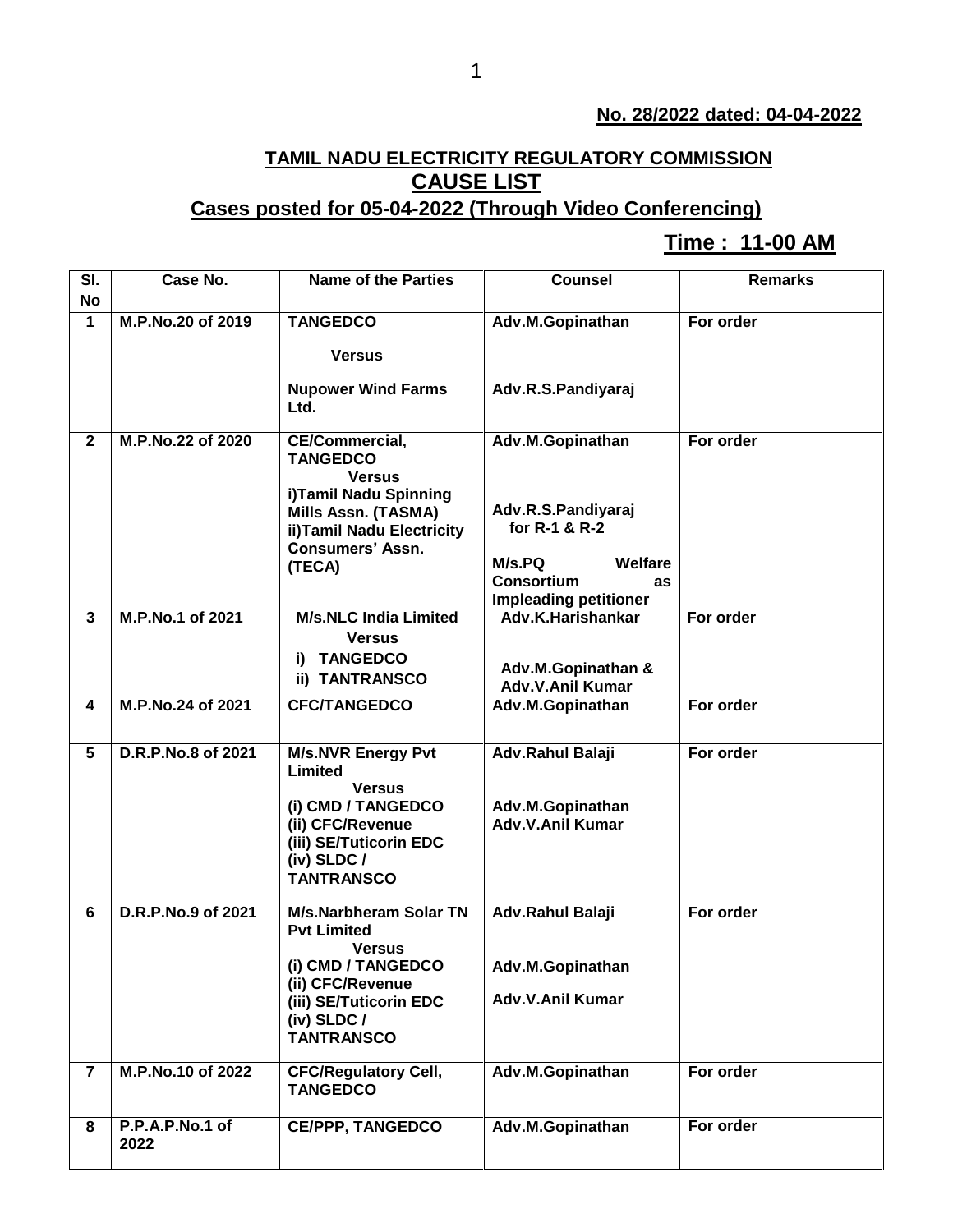| 9  | M.P.No.8 of 2022   | <b>M/s.Evita Constructions</b><br><b>Pvt. Limited</b><br><b>Versus</b><br>(i) CMD/TANGEDCO<br>(ii) SE/Chengalpet EDC<br>(iii) CE/Distn./Chennai<br><b>South</b><br>(iv) CE/Commercial | M/s.Stephen & Stephen<br><b>Advocates Associates</b><br>Adv.M.Gopinathan | To invoke section 142 of<br>the Electricity Act, 2003<br>against the distribution<br>officials<br>for<br>non-<br>compliance of the order<br><b>of</b><br><b>Electricity</b><br>Ombudsman and also to<br>ensure strict compliance<br>of the order passed by<br>the TNEO in A.P.No.58 of<br>2021 dated<br>19.1.2022.<br>For counter.                                                                                                                                                                                                                                                  |
|----|--------------------|---------------------------------------------------------------------------------------------------------------------------------------------------------------------------------------|--------------------------------------------------------------------------|-------------------------------------------------------------------------------------------------------------------------------------------------------------------------------------------------------------------------------------------------------------------------------------------------------------------------------------------------------------------------------------------------------------------------------------------------------------------------------------------------------------------------------------------------------------------------------------|
| 10 | D.R.P.No.3 of 2022 | <b>M/s.OPG Power</b><br><b>Generation Pvt. Limited</b><br><b>Versus</b><br>(i) CMD/TANGEDCO<br>(ii) MD/TANTRANSCO                                                                     | Adv.Tanya Kapoor<br>Adv.M.Gopinathan<br><b>Adv.V.Anil Kumar</b>          | To declare the exorbitant<br>increase in the price of<br>imported coal along with<br>the acute shortage and<br>non-availability<br>оf<br>domestic coal,<br>as a<br>Force Majeure event and<br>direct the suspension of<br>transmission charges to<br>be levied<br>under the<br>MTOA agreement until<br>the Force Majeure event<br>ceases and also direct<br>the TANGEDCO not to<br>levy OA charges for the<br>period of Force Majeure<br>continuation and from<br>levying<br>other<br>any<br>charges,<br>costs<br>For filing<br>whatsoever.<br>counter by TANGEDCO<br>& TANTRANSCO. |
| 11 | D.R.P.No.4 of 2022 | M/s.Sulochana Cotton<br><b>Spinning Mills Pvt.</b><br>Limited<br><b>Versus</b><br>(i) CE/NCES, TANGEDCO<br>(ii) CFC/Revenue<br>(iii) CE/IT Wing<br>(iv) SE/Palladam EDC               | Adv.R.S.Pandiyaraj<br>Adv.M.Gopinathan                                   | Direct the respondents<br>to give adjust of 1,28,004<br>units generated in the<br>petitioner's solar power<br>generator during the<br>period from 01.08.2021<br>to 28.09.2021 against the<br>petitioner HTSC as per<br>the solar tariff order No.4<br>of 2014. For counter.                                                                                                                                                                                                                                                                                                         |
| 12 | D.R.P.No.5 of 2022 | <b>M/s.Sulochana Cotton</b><br><b>Spinning Mills Pvt.</b><br>Limited<br><b>Versus</b><br>(i) CE/NCES, TANGEDCO<br>(ii) CFC/Revenue<br>(iii) CE/IT Wing<br>(iv) SE/Palladam EDC        | Adv.R.S.Pandiyaraj<br>Adv.M.Gopinathan                                   | Direct the respondents<br>to give adjust of 4,93,599<br>units generated in the<br>petitioner's solar power<br>generator during the<br>period from 01.08.2021<br>to 28.09.2021 against the<br>petitioner HTSC as per<br>the solar tariff order No.4<br>of 2014. For counter.                                                                                                                                                                                                                                                                                                         |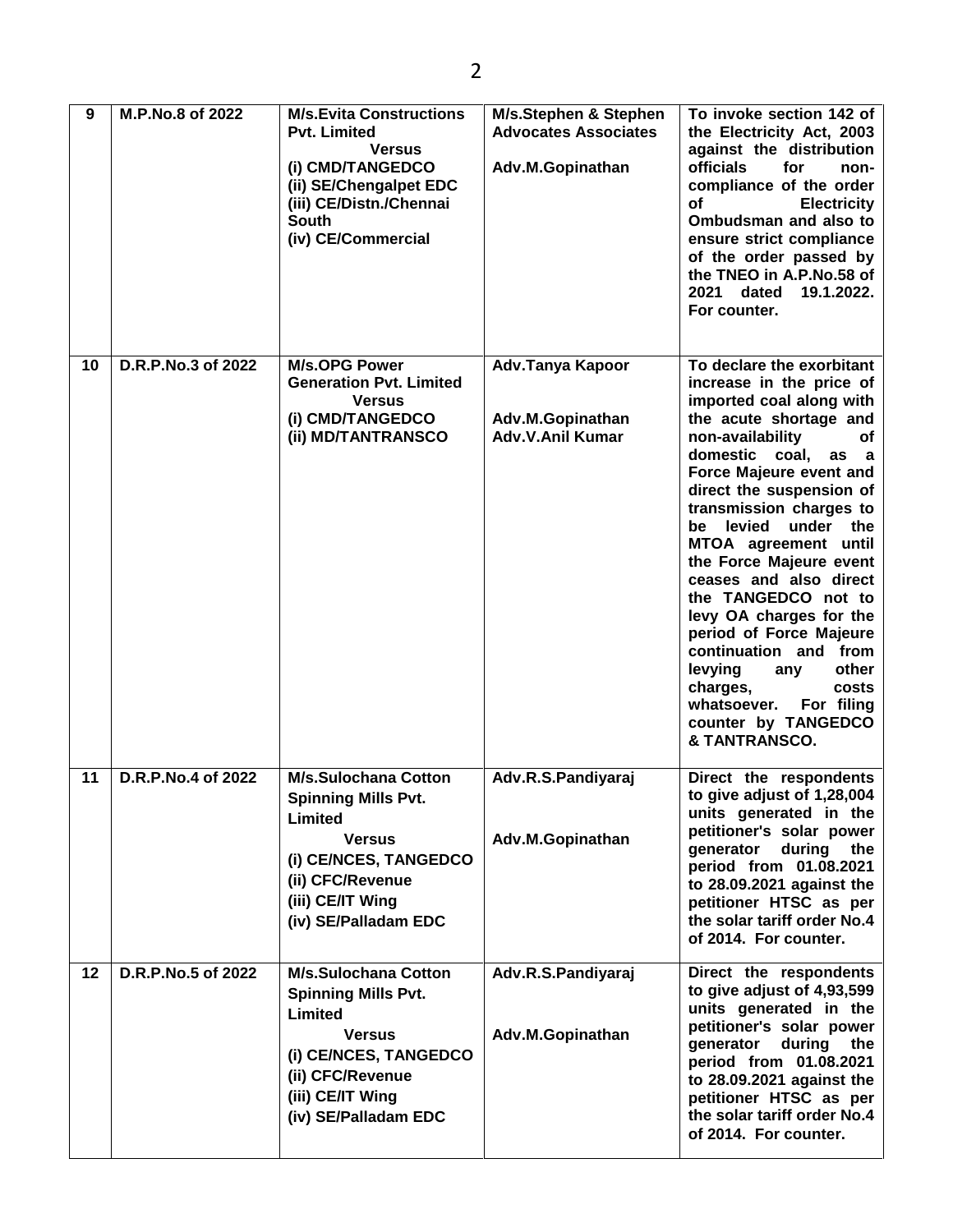| 13 | D.R.P.No.6 of 2022 | <b>M/s.Hindustan Textiles</b><br><b>Versus</b><br>(i) CE/NCES, TANGEDCO<br>(ii) CFC/Revenue<br>(iii) CE/IT Wing<br>(iv) SE/Dindigul EDC | Adv.R.S.Pandiyaraj<br>Adv.M.Gopinathan | Direct the respondents<br>to give adjust of 2,41,920<br>units generated in the<br>petitioner's solar power<br>during<br>generator<br>the<br>period<br><b>August</b><br>2021<br>against the petitioner<br>HTSC as per the solar<br>tariff order No.4 of 2014.<br>For counter.                                                                           |
|----|--------------------|-----------------------------------------------------------------------------------------------------------------------------------------|----------------------------------------|--------------------------------------------------------------------------------------------------------------------------------------------------------------------------------------------------------------------------------------------------------------------------------------------------------------------------------------------------------|
| 14 | D.R.P.No.9 of 2016 | Vijayalakshmi Marketing<br>Pvt. Ltd.,<br><b>Versus</b><br><b>1) CE, NCES,</b><br><b>TANGEDCO</b><br>2) SE, Edumalpet EDC                | Adv.R.S.Pandiyaraj<br>Adv.M.Gopinathan | Quash<br>the<br>impugned<br>notices dated 4-8-2014<br>and<br>2-12-2014 issued by the<br>$1st$ and $2nd$ respondents<br>and direct them to give<br>effect to the EWA. For<br>arguments.                                                                                                                                                                 |
| 15 | M.P.No.19 of 2021  | M/s.R.S.Yarns and Power<br><b>Pvt. Limited</b><br><b>Versus</b><br>i) CMD/TANGEDCO<br>ii) CFC / TANGEDCO                                | Adv.R.S.Pandiyaraj<br>Adv.M.Gopinathan | To issue a clarification,<br>as to whether additional<br>surcharge on wheeling<br>charges are applicable<br>to the OA Consumers<br>having drawal voltage<br>over and above 66 kV,<br>who source electricity<br>from the Third Party<br><b>Power</b><br><b>Generators</b><br>having injecting voltage<br>over and above 66 kV or<br>not. For arguments. |
| 16 | M.P.No.28 of 2021  | Thiru.B.Balamurali<br><b>Pollachi</b><br><b>Versus</b><br>(i) SE/Udumalpet EDC<br>(ii) AEE/O&M, Udumalpet<br>EDC,<br><b>TANGEDCO</b>    | Adv.R.S.Pandiyaraj<br>Adv.M.Gopinathan | To<br>punish<br>the<br>Respondent,<br><b>TANGEDCO</b><br>under<br>142<br>of<br>section<br>the<br>Electricity Act, 2003 for<br>contravening<br>the<br>T.O.No.1 of 2017 dated<br>11.7.2017<br>and<br>non-compliance of the<br>directions issued by this<br>Hon'ble Commission in<br>its order dated 2.3.2021<br>in M.P.No.4 of 2021. For<br>arguments.   |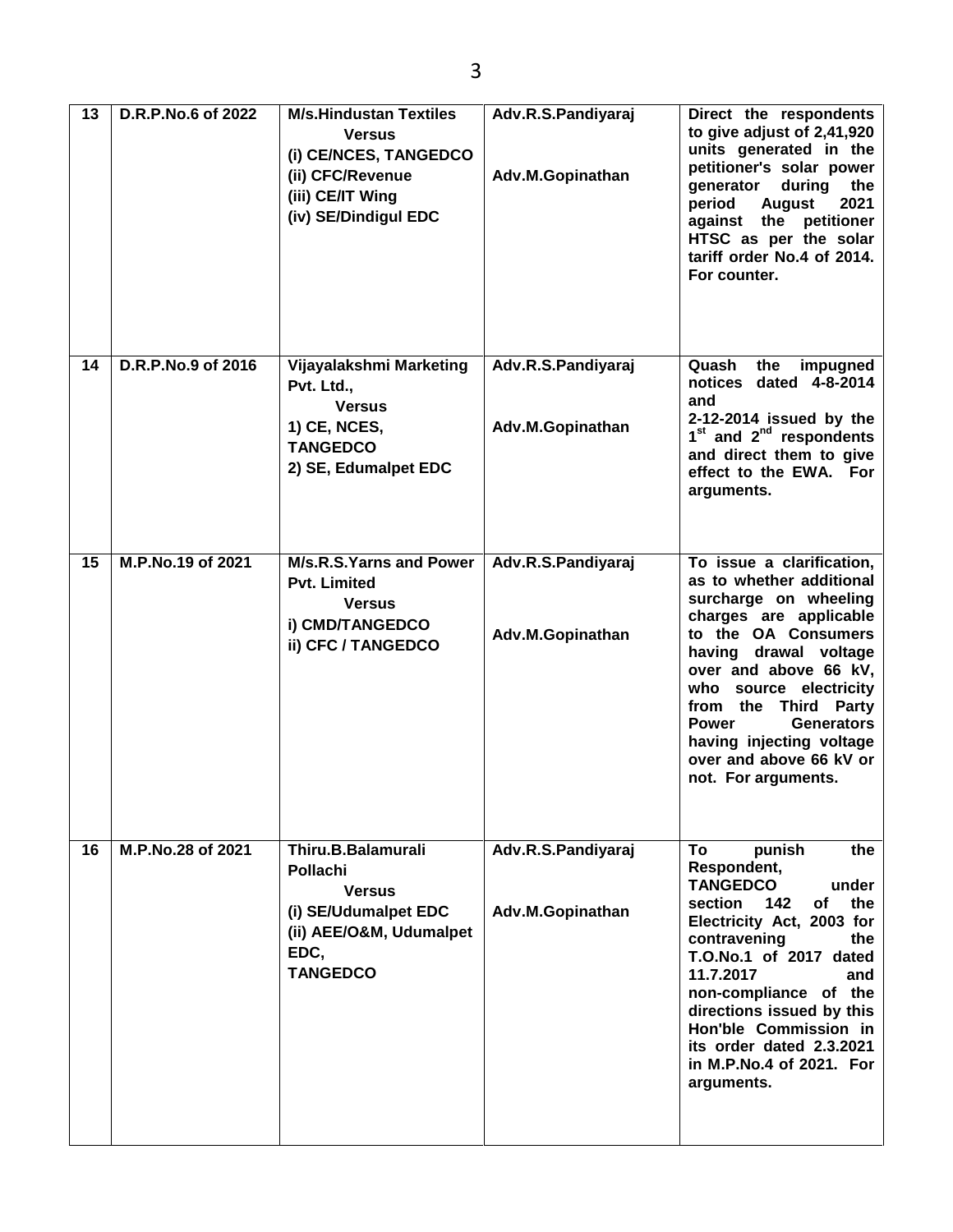| 17 | M.P.No.47 of 2021   | M/s.T.R.K.Textile India<br><b>Pvt. Limited</b><br><b>Versus</b><br>(i) CE/NCES, TANGEDCO<br>(ii) SE/Palladam EDC | Adv.R.S.Pandiyaraj<br>Adv.M.Gopinathan | Direct the respondents<br>to revise the EWA by<br>ordering to expunge the<br>inconsistent portions of<br>the EWA and to execute<br>a fresh EWA and also to<br>accept the invoices of<br>the petitioner whenever<br>raised<br>for<br>the<br>the<br>encashment<br>οf<br>unutilised Solar Energy<br>available at the account<br>of the petitioner, for its<br>75% of the value and to<br>effect the payment. For<br>arguments.                                                                                                   |
|----|---------------------|------------------------------------------------------------------------------------------------------------------|----------------------------------------|-------------------------------------------------------------------------------------------------------------------------------------------------------------------------------------------------------------------------------------------------------------------------------------------------------------------------------------------------------------------------------------------------------------------------------------------------------------------------------------------------------------------------------|
| 18 | M.P.No.42 of 2021   | <b>M/s.OPG Energy Pvt.</b><br>Limited<br><b>Versus</b><br>i) CMD/TANGEDCO<br>ii) AAA Plus Energy Pvt.<br>Limited | Adv.Rahul Balaji<br>Adv.M.Gopinathan   | To<br>exercise<br>its<br>regulatory powers and<br>clarify that no wheeling<br>charges<br>payable<br>are<br>where<br>captive<br>a<br>being<br>is<br>consumer<br>electricity<br>supplied<br>through<br>dedicated<br>$\mathbf{a}$<br>transmission line and is<br>situated within the same<br>premises<br>the<br>as<br>generating plant.<br>For<br>arguments.                                                                                                                                                                     |
| 19 | D.R.P.No.19 of 2021 | <b>M/s.OPG Power</b><br><b>Generation Pvt. Limited</b><br><b>Versus</b><br><b>CMD/TANGEDCO</b>                   | Adv.Rahul Balaji<br>Adv.M.Gopinathan   | Declare that the Change<br>in law events in terms of<br>Article 10 of the PPA<br>dated 12.12.2013 and to<br>determine the correct<br>rate of CVD and other<br>consequential claims for<br>purposes of Change in<br>Law and confirm the<br>correctness<br>and<br>entitlement to the sum of<br>Rs.8,25,91,046/-<br>being<br>the differential working<br>after<br>applying<br>the<br>rate<br>towards<br>correct<br><b>CVD, Cess and Carrying</b><br>attributable<br>cost<br>to<br>Change in Law under the<br>PPA. For arguments. |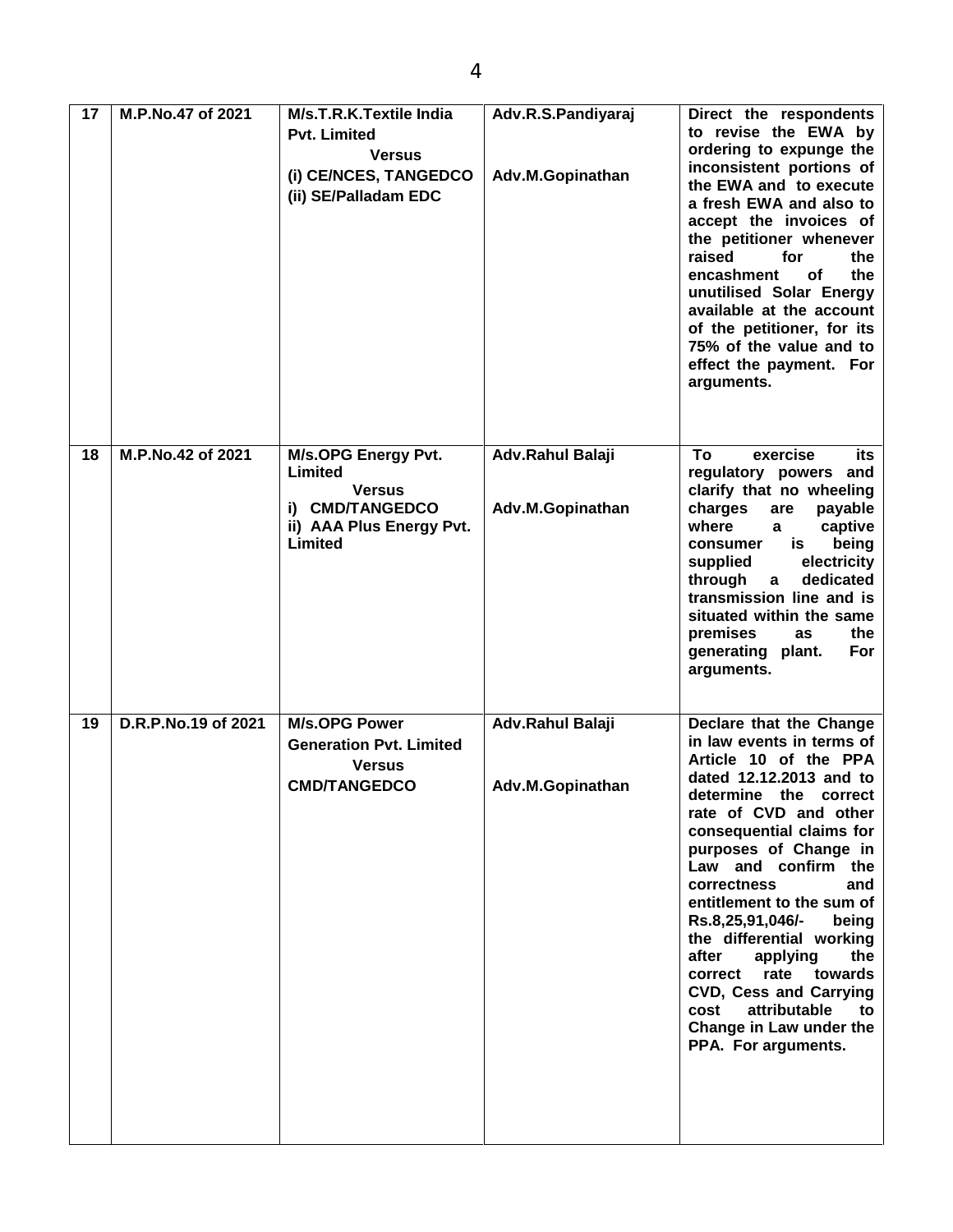| Batch cases- In the matter of adjustment of lapsed units |                  |                                                                                                                                                                                                                                                                    |                                                            |                                                                                                                                                          |
|----------------------------------------------------------|------------------|--------------------------------------------------------------------------------------------------------------------------------------------------------------------------------------------------------------------------------------------------------------------|------------------------------------------------------------|----------------------------------------------------------------------------------------------------------------------------------------------------------|
| 20                                                       | T.A.No.6 of 2022 | <b>Tamil Nadu Power</b><br><b>Producers' Association</b><br><b>Versus</b><br>(i) Chairman /<br><b>TANTRANSCO</b><br>(ii) MD/TANTRANSCO<br>(iii) Director /operations<br>(iv) SE/Commercial<br><b>Divn/TANTRANSCO</b><br>(v) Director/Distribution                  | Adv.Rahul Balaji<br>Adv.V.Anil Kumar &<br>Adv.M.Gopinathan | <b>W.P.No.15433</b><br>2020<br><b>of</b><br>trd. by Hon'ble<br>High<br>Court of Madras in the<br>matter of adjustment of<br>lapsed units.<br>For hearing |
| 21                                                       | T.A.No.7 of 2022 | <b>Kamachi Industries</b><br>Limited<br><b>Versus</b><br>(i) Chairman /<br><b>TANTRANSCO</b><br>(ii) MD/TANTRANSCO<br>(iii) CE/Grid Operations<br>(iv) Director/Operations<br>(v) Director/Distribution<br>(vi) SE/CEDC/North                                      | Adv.Rahul Balaji<br>Adv.V.Anil Kumar &<br>Adv.M.Gopinathan | W.P.No.475 of 2021 trd.<br>by Hon'ble High Court of<br>Madras in the matter of<br>adjustment of<br>lapsed<br>units.<br>For hearing.                      |
| 22                                                       | T.A.No.8 of 2022 | <b>M/s.ARS Energy Pvt.</b><br>Limited<br><b>Versus</b><br>(i) Chairman /<br><b>TANTRANSCO</b><br>(ii) MD/TANTRANSCO<br>(iii) CE/Grid Operations<br>(iv) Director/Operations<br>(v) Director/Distribution<br>(vi) SE/Chennai<br><b>EDC/North</b>                    | Adv.Rahul Balaji<br>Adv.V.Anil Kumar &<br>Adv.M.Gopinathan | W.P.No.11480<br><b>of</b><br>2021<br>High<br>by Hon'ble<br>trd.<br>Court of Madras in the<br>matter of adjustment of<br>lapsed<br>units.<br>For hearing. |
| 23                                                       | T.A.No.9 of 2022 | <b>Suryadev Alloys &amp;</b><br><b>Powers Pvt. Limited</b><br><b>Versus</b><br>(i) Chairman /<br><b>TANGEDCO</b><br>(ii) MD/TANTRANSCO<br>(iii) CE/Grid Operations<br>(iv) Director/Operations<br>(v) Director/Distribution<br>(vi) SE/Chennai<br><b>EDC/North</b> | Adv.Rahul Balaji<br>Adv.V.Anil Kumar &<br>Adv.M.Gopinathan | W.P.No.12062 of<br>2021<br>by Hon'ble<br>High<br>trd.<br>Court of Madras in the<br>matter of adjustment of<br>units.<br>lapsed<br>For hearing.           |